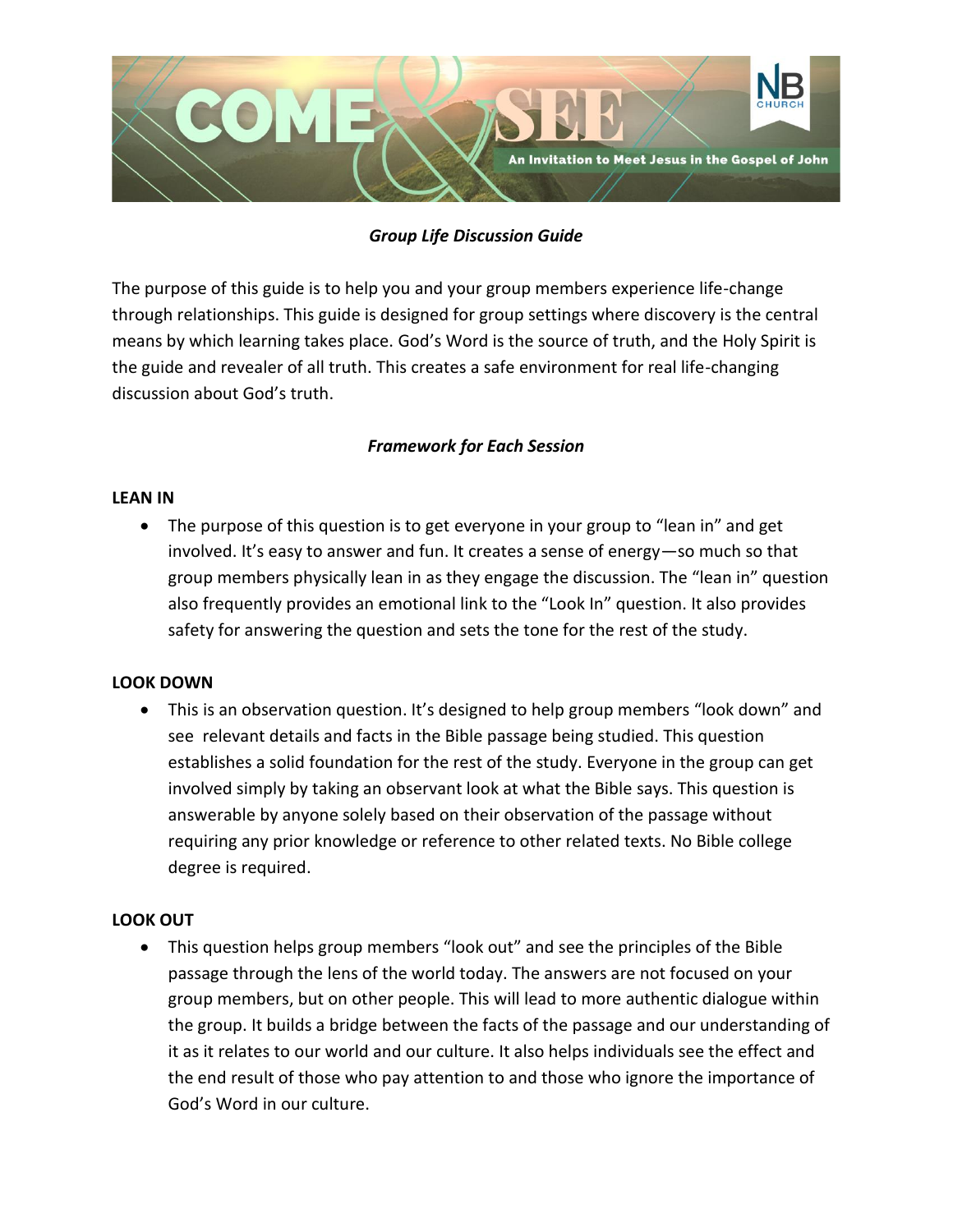

#### **LOOK IN**

• Here is where group members begin to personally "look in" and see what God might be nudging them to change in their lives. During this part of the study, group members begin to move from knowing to doing what God's Word says. It's about obedience. The goal of all Bible study is life transformation. Many times, breaking into smaller huddles of three or four enhances disciple-making friendships. Group members should write down responses of the others in their huddle so they can pray and follow-up with them to see how they're doing with their new commitment.

#### **LOOK UP & LIVE IT OUT**

• The final step is to give everyone in your group an opportunity to "Look Up" in prayer, and "Live It Out" during the week. The group leader's role in this step is to give the Holy Spirit enough space to do His life-transforming work in the lives of the group members. Members are challenged to share what they've discovered about Jesus with others, put God's Word into action in a very practical way, and prepare for the next time together. Finally, end the group time with praise and prayer for everyone. Rotate closing prayer among members and/or have 2 members volunteer to close each week. Note: Typically, there is not adequate time for everyone to share their personal prayer requests. Those types of prayer requests can be shared on a slip of paper, swap requests with another group member (or in smaller huddles) or texted to a prayer coordinator in the group. The group leader's role in this step is to give the Holy Spirit enough space to do His lifetransforming work in the lives of the group members. We trust that God will reveal Himself to you and your group in very special ways.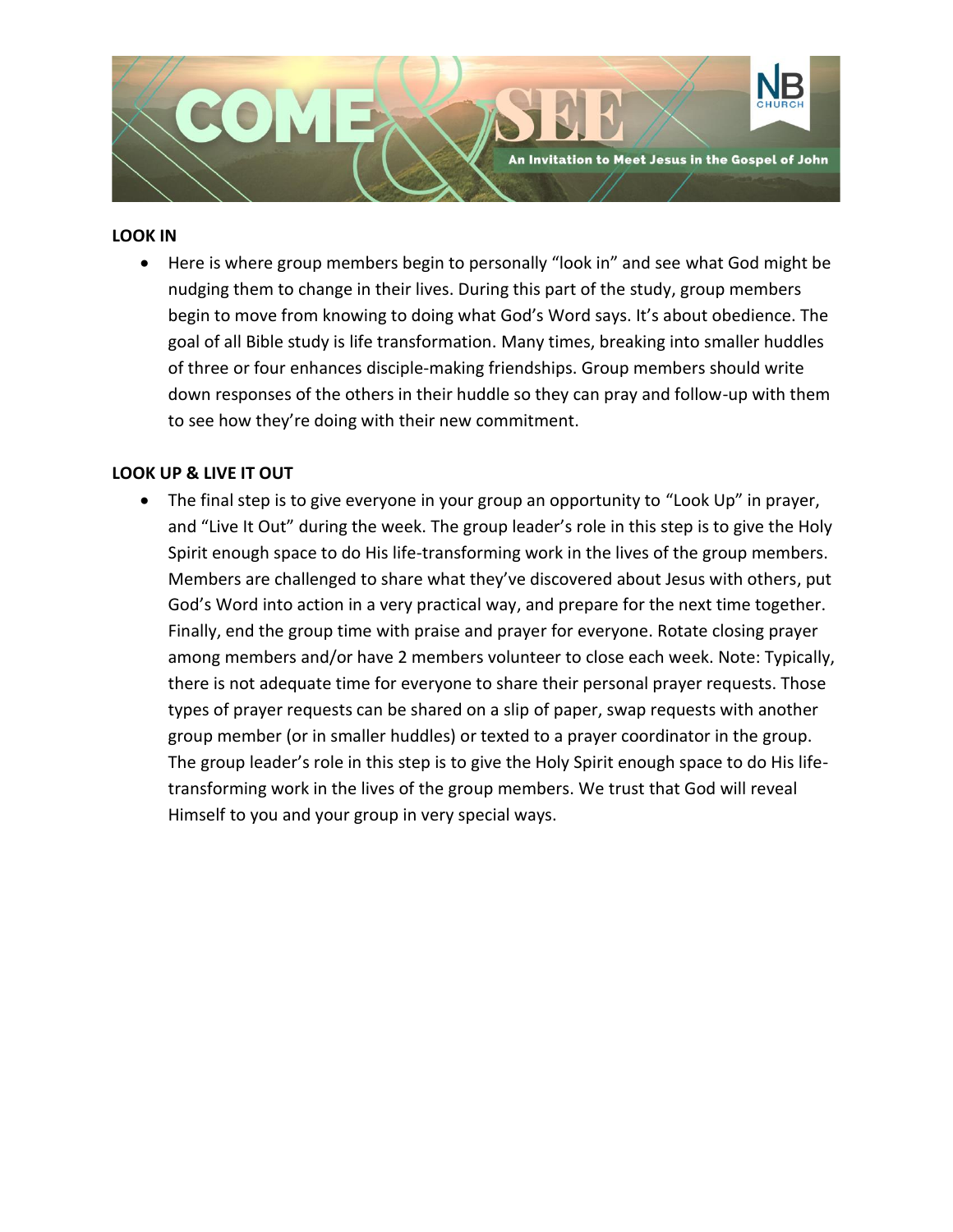

# **Session #1: Jesus and the Confused Professor (John 3:1-21) Dig Deeper Group/Reflection Questions**

**Message Big Idea –** Encounters matter. Encounters with Jesus matter even more! John chapter 3 is perhaps the most sloganized, billboarded, bumper-stickered chapter in the New Testament. It provides the rallying cry of "born again" Christianity, as well as the New Testament's most frequently quoted verse: John 3:16. Our passage today introduces a character that seems a bit confused. Even though Nicodemus seemingly "knows it all", Jesus aims to broaden his vision and elaborate on what it means to be "born from above" (3:5). We may find ourselves in the very same position – and our openness to Jesus' invitation is of utmost importance.

## **Lean In:**

- Since this is week one of "Come & See", ask the following questions:
	- o Introduce yourself. A little about your life, etc.
	- o "Why did you sign up for this group?"
	- o "What are you most looking forward to during this study?"
	- $\circ$  "If you could grow in one area spiritually this year, what would that be?"

# **Look Down:**

- (Option A) Read John 3:1-21 (Read twice if possible, two different translations)
- (Option B) If you are a part of a group (or family), do a dramatic reading of John 3:1-21. Assign roles to a narrator, to Jesus, and to Nicodemus. Following the reading, share briefly:
	- o What most captures your attention as you hear the story?
	- o What questions does it raise for you?
- What facts can we gather about Nicodemus from the first couple sentences?
- Jesus' initial response doesn't seem to go along with the flow of the conversation. Why do you think he responded as he did?
- In your own words, explain Jesus' answer to Nicodemus (John 3:3, 5-8)

- Jesus and Nicodemus seem to have very different views of the concept "born again". With people you know in mind, what do you think they think about the much debated phrase "born again"?
- Jesus had barely begun his ministry, but according to John 3:14-15, what did Jesus already know about his mission?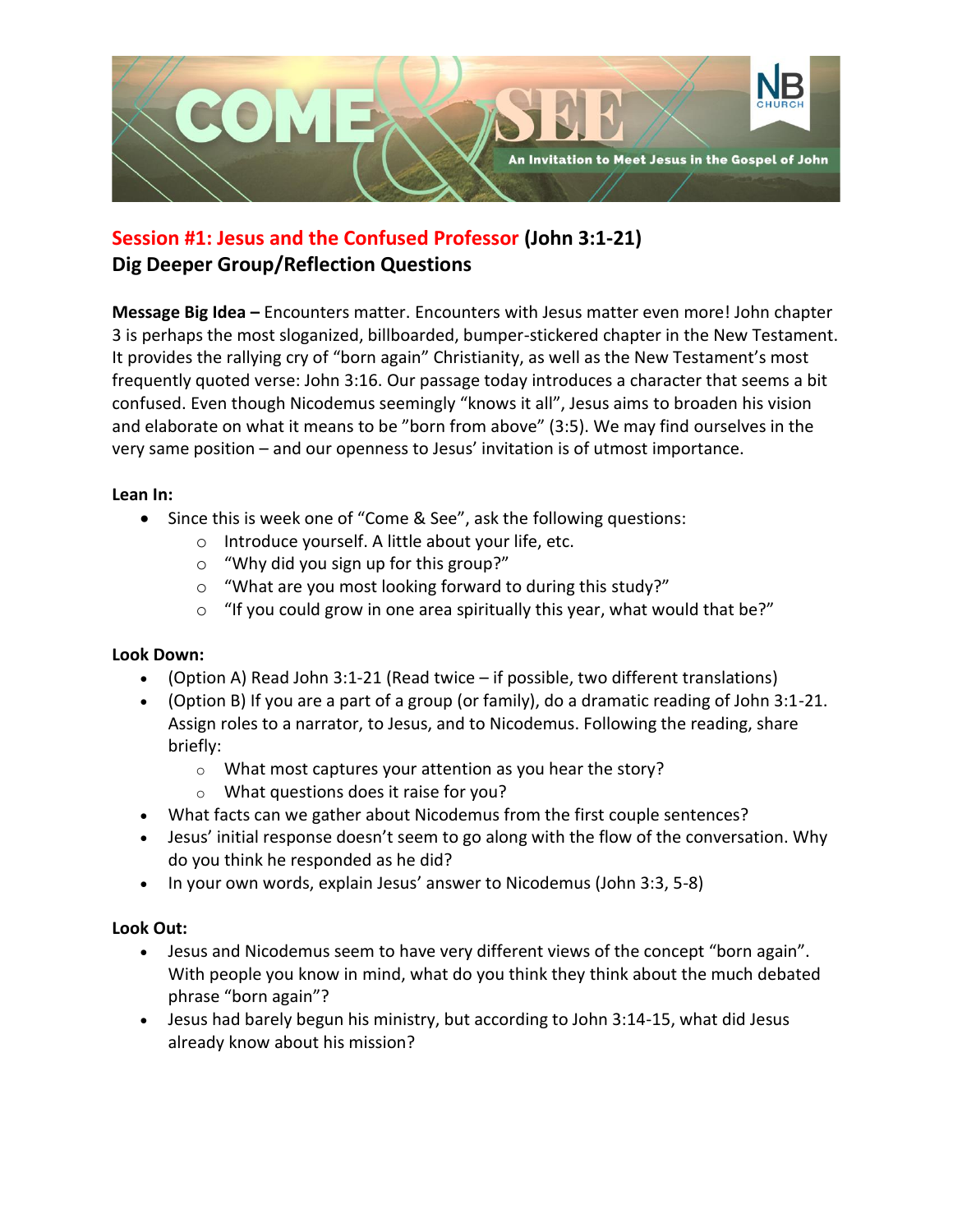

- Examine the subsequent appearances of Nicodemus in 7:45-52 and 19:38-42. What do you think they tell us about Nicodemus? Do you think he grows in faith, crossing the threshold of discipleship and aligning himself with Jesus in the end?
- Thinking once again of your friends or acquaintances, what do they need to see or experience to grow in their acceptance of Jesus? How can you be a part of that?

## **Look In:**

- When did you first remember reading/hearing John 3:16? What does this well-known verse mean to you?
- How would you compare your own search for God with Nicodemus' search? Explain:
	- o Less academic
	- o More straightforward
	- o More relational
	- o Less secretive
	- o Less dogmatic
	- $\circ$  Other:
- Where are you in your spiritual life? Still in the dark, moving closer to the light, or... \_\_\_\_\_\_\_\_\_\_\_\_\_\_\_\_ (you fill in)? Revisit your initial response in the "Lean In" section. What area would you like to grow spiritually this year?

# **Live It Out:**

.

- What one truth from this passage would you like to take to heart and act upon? How will this affect your life?
- Is there an issue in your life that you are hiding from God? Is there an issue about which you are reluctant to pray?
- Who can you share this with this week?
- Pray this prayer over your personal life this week:
	- "Search me, God, and know my heart; test me and know my anxious thoughts. See if there is any offensive way in me, and lead me in the way everlasting" (Psalm 139: 23-24)
- This week: Read Psalm 32. Take a verse or two and turn it into a prayer.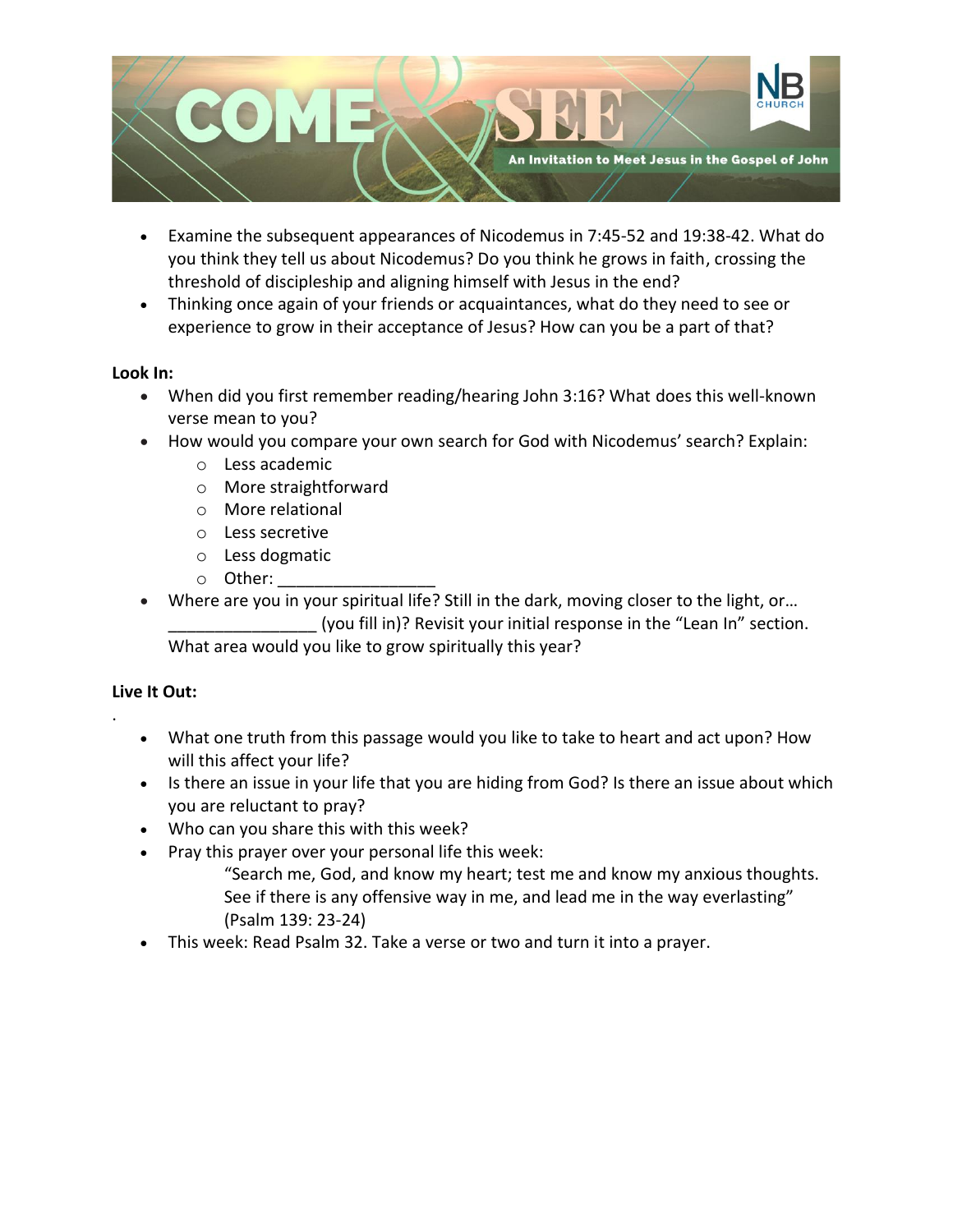

# **Session #2: Jesus Talks with a Desperate Woman (John 4:1-27) Dig Deeper Group/Reflection Questions**

**Message Big Idea –** Encounters matter. Encounters with Jesus matter even more! Up until now, Jesus' miracles have made him instantly popular in Judea. His success has attracted the attention of the Pharisees, who like to think of themselves as the watchdogs of real faith (Judaism). It is not yet time for Jesus to confront them, so he leaves to focus his ministry in Galilee. A pit-stop in Samaria has momentous results and raises several eyebrows. Here, Jesus offers to satisfy the longings, desires, and hopes of a desperate woman. He promises true identity and fulfillment to the woman, but he is speaking to us as well as we all are called to redefine the question, "Who am I" with the promise that we are beloved sons and daughters of our heavenly Father!

#### **Lean In:**

- Recap the high points of everyone's devotional readings the past week. Give everyone an opportunity to share.
- Discuss: Share with your group your all-time favorite or most memorable TV commercial. Why are the messages in TV commercials often so appealing and persuasive?

# **Look Down:**

- (Option A) Read John 4:1-27 (Read twice if possible, two different translations)
- (Option B) If you are a part of a group (or family), do a dramatic reading of John 4:1-27. Assign roles to a narrator, to Jesus, and to the woman at the well. Assign someone else to take the collective role of the disciples and townspeople. Following the reading, share briefly:
	- o What most captures your attention as you hear the story?
	- o What questions does it raise for you?
- Why is this woman surprised when Jesus asks her for a drink? Share any knowledge or background you know about the divisive relationship between Jews and Samaritans.
- This woman collected water at the hottest part of the day. Why do you think she did that?

- Like this woman going to get water in the heat of the day when no one was around, why do some people try to hide who they really are?
- How do people often satisfy their hungers and thirsts in life?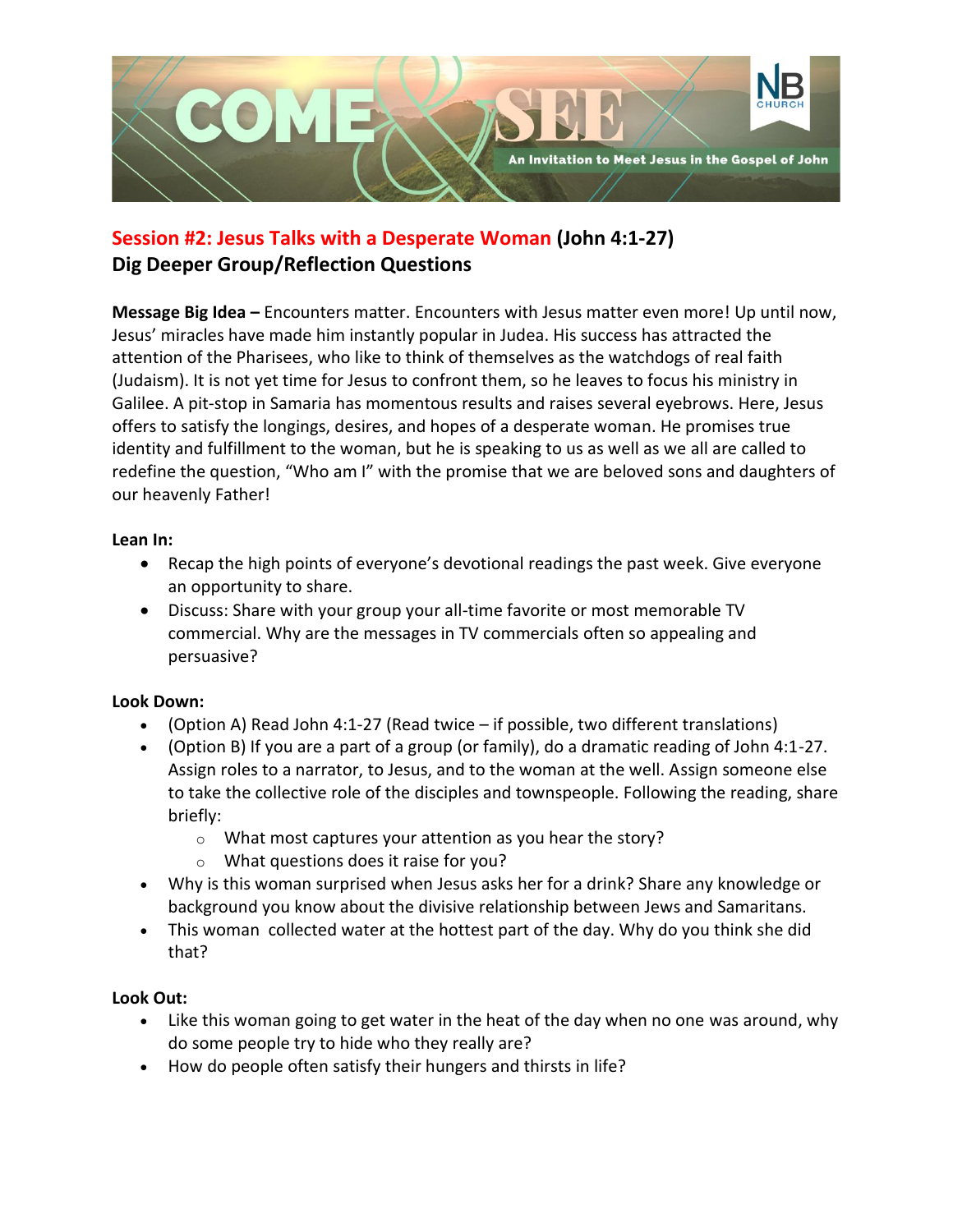

• How might followers of Jesus demonstrate love for people in spite of differences or what they may see as questionable character?

### **Look In:**

.

- What groups of people do you feel uncomfortable being around? Why?
- In what ways can you identify with the woman at the well?
- How is Jesus' gift of salvation different from what the world offers?
- How have you responded to Jesus' invitation to receive His living water?

# **Look Up & Live It Out:**

- What one truth from this passage would you like to take to heart and act upon?
- What are some prejudices you will ask God to help you overcome?
- A little rain can straighten a flower stem. A little love can change a life. Who knows the last time this woman was entrusted with anything, much less the secret to 'living water' and 'eternal life'! Who can you show love to this week… Asking nothing in return?
- Who can you share this with this week?
- This week: Read Isaiah 55:1-3. Praise God for his gracious invitation. Answer that invitation with your prayers.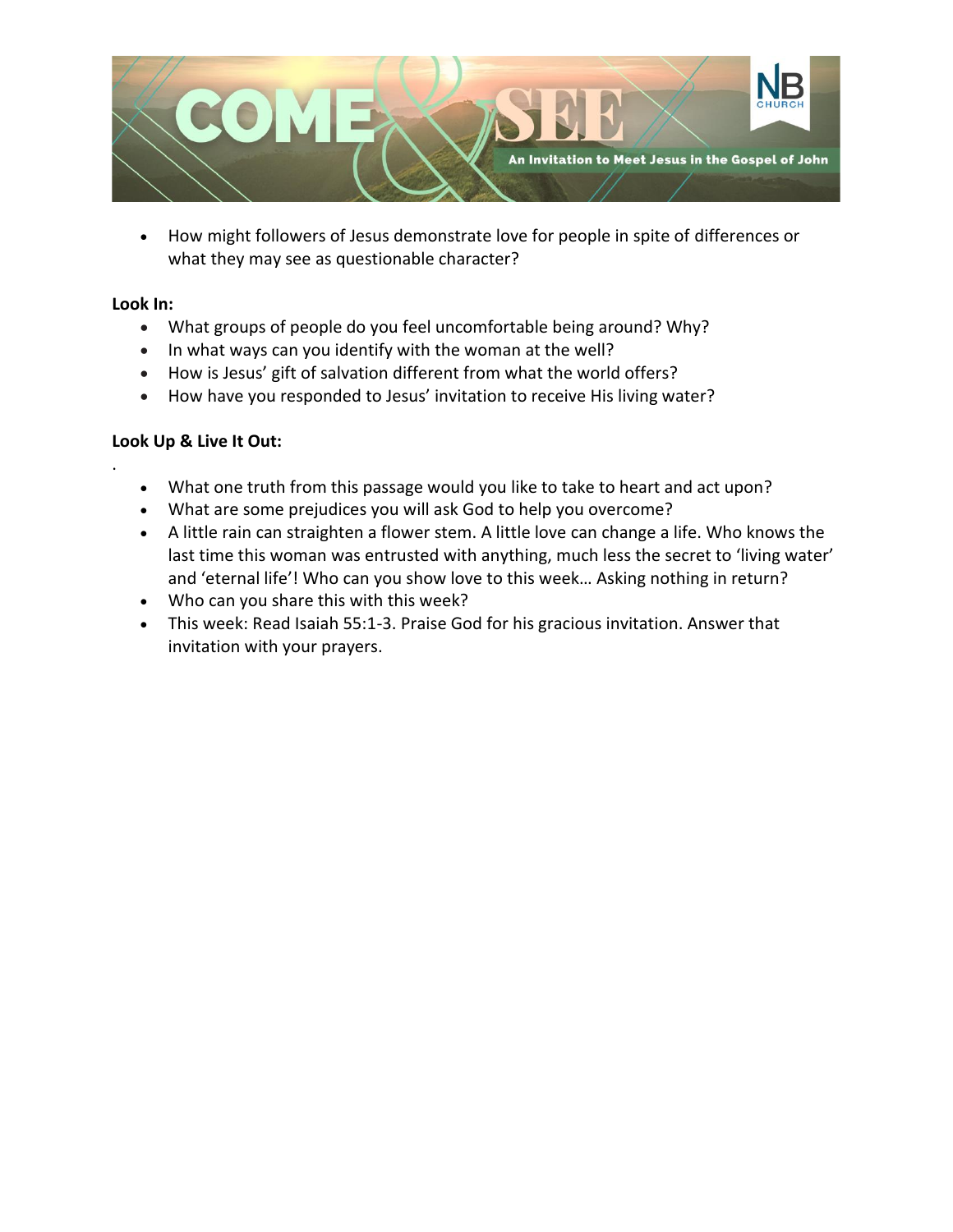

# **Session #3: The Man Born Blind (John 9:1-17) Dig Deeper Group/Reflection Questions**

**Message Big Idea –** Encounters matter. Encounters with Jesus matter even more! As Jesus traveled with his disciples, they came across a man who had been blind from birth. The encounter sparked a theological question from his disciples, but then suddenly escalated into a major confrontation about the rules of the sabbath. Jesus used the episode to reveal how we develop a distorted view of God when we limit his actions or inflate his commandments. Jesus reveals that apart from him we are in darkness. He invites us to accept him as the giver of light and sight.

## **Lean In:**

- Recap the high points of everyone's devotional readings the past week. Give everyone an opportunity to share.
- Have you ever seen a person's weakness or suffering used for God's glory? Share with your group.

# **Look Down:**

- Read John 9:1-17
	- o What most captures your attention as you hear the story?
	- o What questions does it raise for you?
- What did Jesus mean when he said, "Night is coming, when no one can work" (v. 4-5)?
- Look again at John 9:3 and also at John 11:4. What do these stories show us about one purpose of suffering in our lives? How should this purpose change the way we suffer?

# **Look Out:**

- Do you think it is a coincidence that many of Jesus' recorded miracles occurred on the Sabbath day? Why do you think he was provoking this type of conversation?
- What assumptions did Jesus' followers make about the man's blindness? How did Jesus correct these misconceptions?
- Let's explore this a bit deeper. Read 1 Corinthians 1:26-31. Who does Paul say God chooses? Why does God choose them?

#### **Look In:**

- Have you ever allowed a weakness or suffering in your life to bring glory to God? Share with your group as you feel led.
- What fresh insights have gleaned from this story about the struggles of life?
- How might you need to change your attitude about your weaknesses and strengths?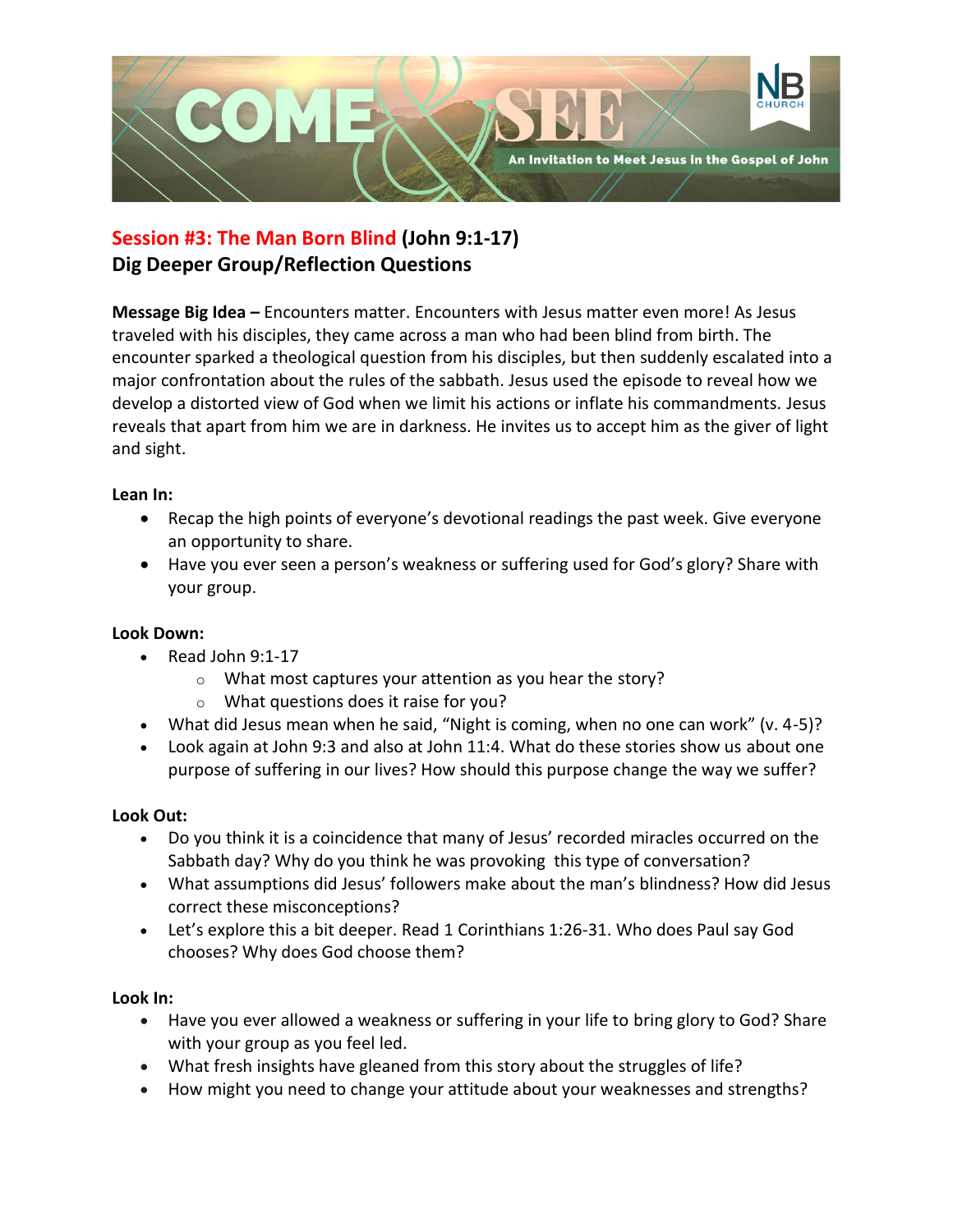

## **Look Up & Live It Out:**

.

- We find it difficult to trust God when we can't figure out why he allows certain uncomfortable things to happen to us. Interestingly, we don't seem to wonder quite so much when God allows good things into our lives! No matter how long you've known Christ, he knew us long before we knew him. We will never reach the end of discovering more about him and his presence in our lives. What did you discover about God or Jesus in this passage?
- What one truth from this passage would you like to take to heart and act upon? How will this affect your life?
- Who can you share this with this week?
- This week: Read the following additional passages on being used by God. Ask yourself the two previous bullet points after reading each passage.
	- o Exodus 3:7-4:12
	- o Joshua 1:1-9
	- o Romans 8:26 and 2 Timothy 2:21
	- o 1 Corinthians 1:26-28
	- o 2 Corinthians 12:7-10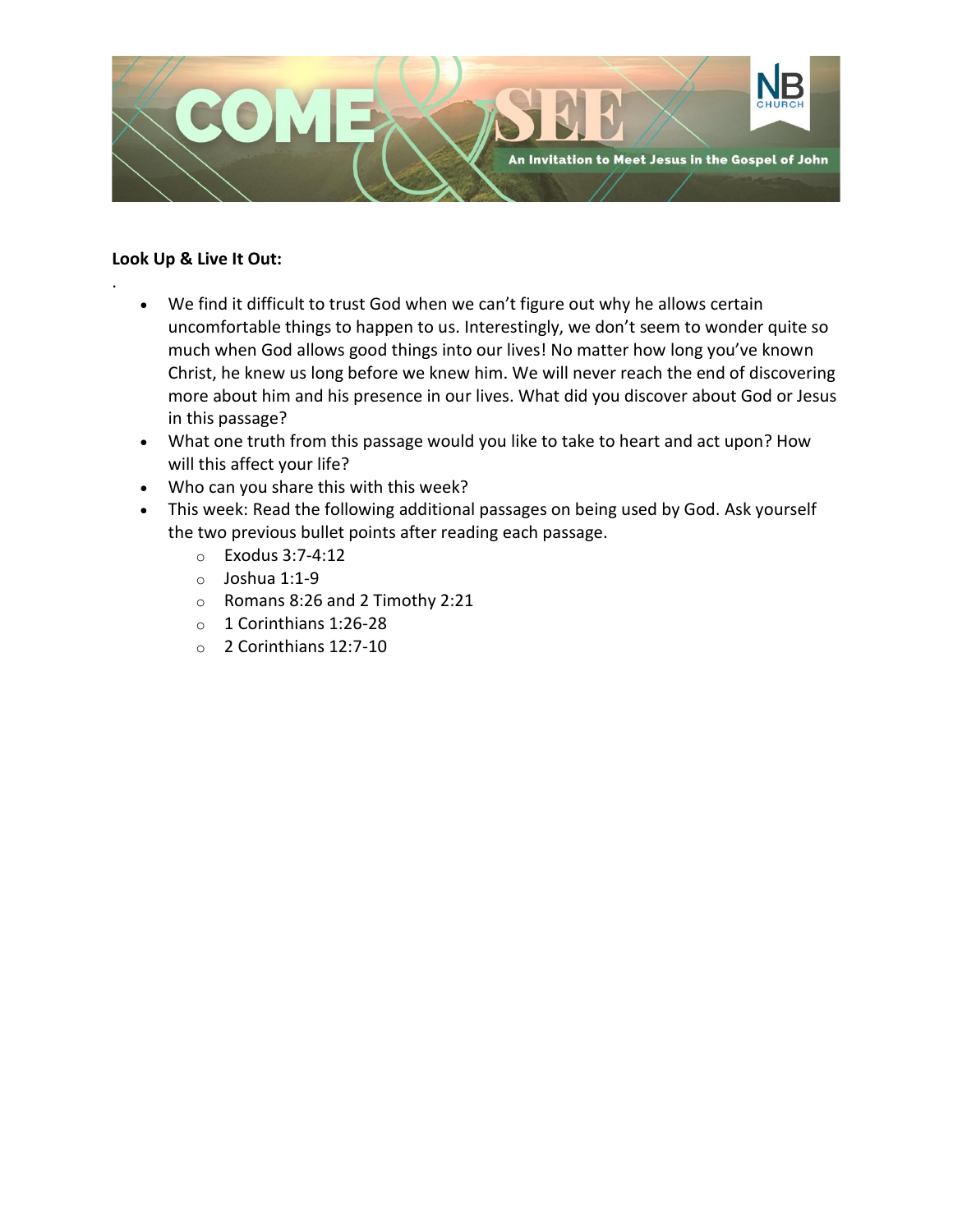

# **Session #4: Jesus Cares for a Grieving Family (John 11:1-44) Dig Deeper Group/Reflection Questions**

**Message Big Idea –** The Jews didn't know what they had in Jesus. They didn't realize the Son of God was in their midst and he had come so they could have abundant life (eternal life). Jesus, through his words and his actions (miracles he performed) clearly identifies himself as the Son of God who has come into the world – to miss this point is to miss the greatest truth in the history of the world! In this passage, we see that in times of pain and difficulty, experiencing God's presence in the midst of the trial will strengthen you, give you comfort and peace, AND will build your faith and bring glory to God.

# **Lean In:**

- Recap the high points of everyone's devotional readings the past week. What questions or points of interest jumped out to you? Give everyone an opportunity to share.
- As a group, come up with your top three best practices for caring for others going through hardship or loss. Be prepared to share with others your list.

# **Look Down:**

- Read John 11:1-44
	- o What most captures your attention as you hear the story?
	- o What questions does it raise for you?
- What kind of relationship did Jesus have with Lazarus and his sisters, Mary and Martha? (John 11:3, 5)
- How long did Jesus linger after Lazarus was ill? Does this make sense? Why did Jesus choose not to go immediately to see Lazarus? (John 11:4)
- Jesus listens to the sisters and enters into their grieving with them. He then tells Martha something about himself in v. 25, 26. Why is this a significant statement about who Jesus is?
- When Lazarus was raised from the dead, how did people respond? (Read John 11:45, 53, 57; 12:10, 12-13)

- When people experience loss or hardship, can you think of empty or insincere words that we say when people die that do not offer real comfort?
- What lessons are there for us when we meet people going through trails or hardship or loss?
- We all handle emotions so differently. Some of us shed tears easily, and others of us shed one tear every ten years! Isn't it great that Jesus gives himself space to feel the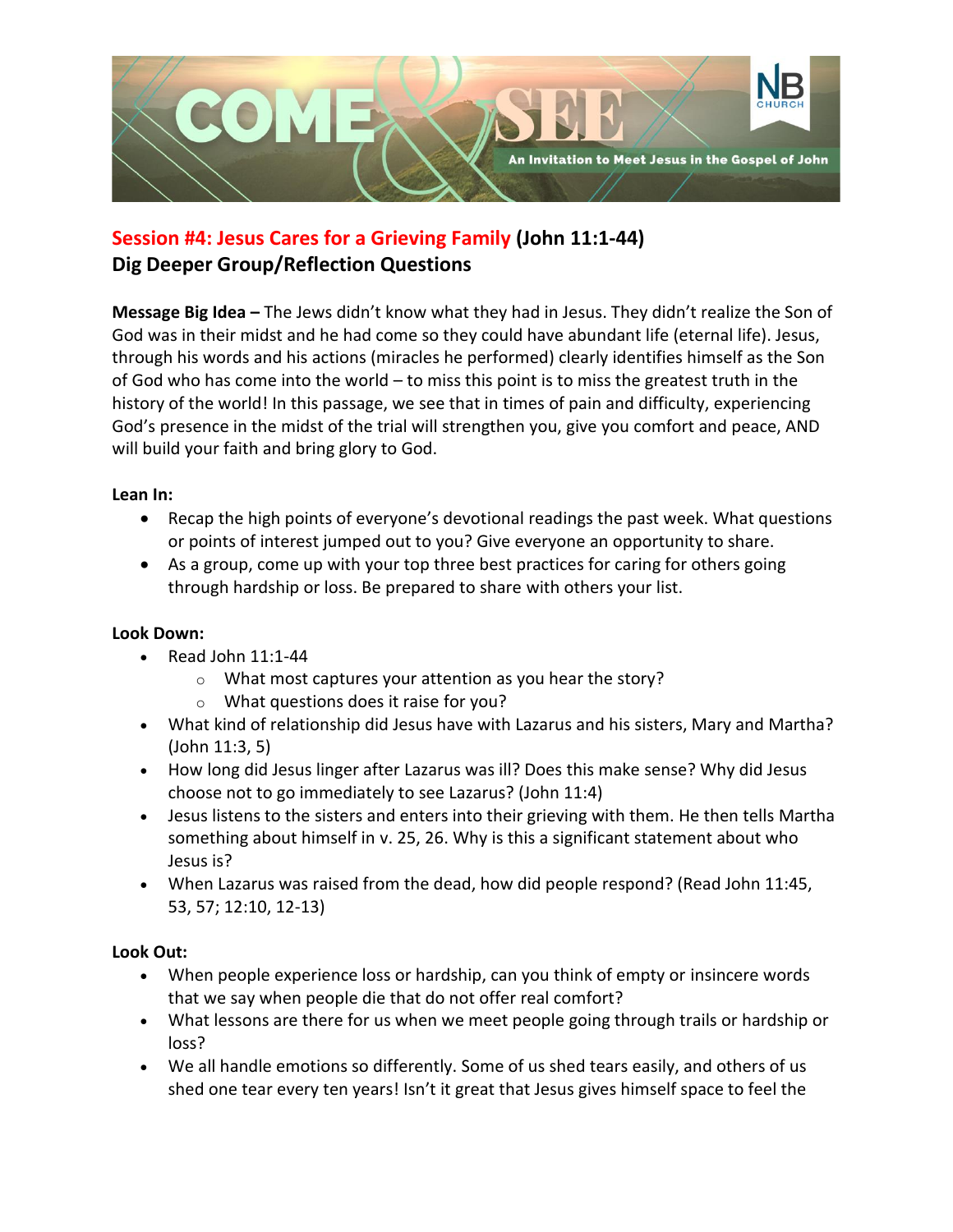

emotion and intensity of what is happening around him with Lazarus' death? In general, why is it important to process and feel the emotion of what is happening around you?

### **Look In:**

.

- Describe a time when you needed encouragement from others. Did God bring a person or people to come alongside you?
- Does your faith involve trusting in the person of Jesus? When things are going well? When things are not going so well? Even in the face of death?
- Are there any aspects of your life that feel dead? Old dreams? Your finances? Core aspects to your personality that you've shut-off? Dissolved relationships? As your comfort level allows, discuss any of these aspects with your group. Ask Jesus to bring life back to these places.

# **Look Up & Live It Out:**

- Pray for people you know who are facing trails, hardship or loss at this time. Pray that they might find comfort in Jesus, the resurrection and the life. And pray that you might be a channel for God's comfort.
- What one truth from this passage would you like to take to heart and act upon? How will this affect your life?
- Who can you share this with this week?
- Close your time in group with someone reading this prayer:
	- *Father, thank you for caring about our pain and disappointments. Calm the whirling winds of fear and hurt that threaten our faith. Keep us from trying to cope with our struggles by our own strength and willpower. Help us to release our emotions to you and trust you to sustain us. Thank you for your comforting words of wisdom. Let us receive the healing of the Holy Spirit.*
- For more Bible passages dealing with hurts, read Matthew 9:36; 11:28-30; Romans 12:15; 2 Corinthians 1:3-7.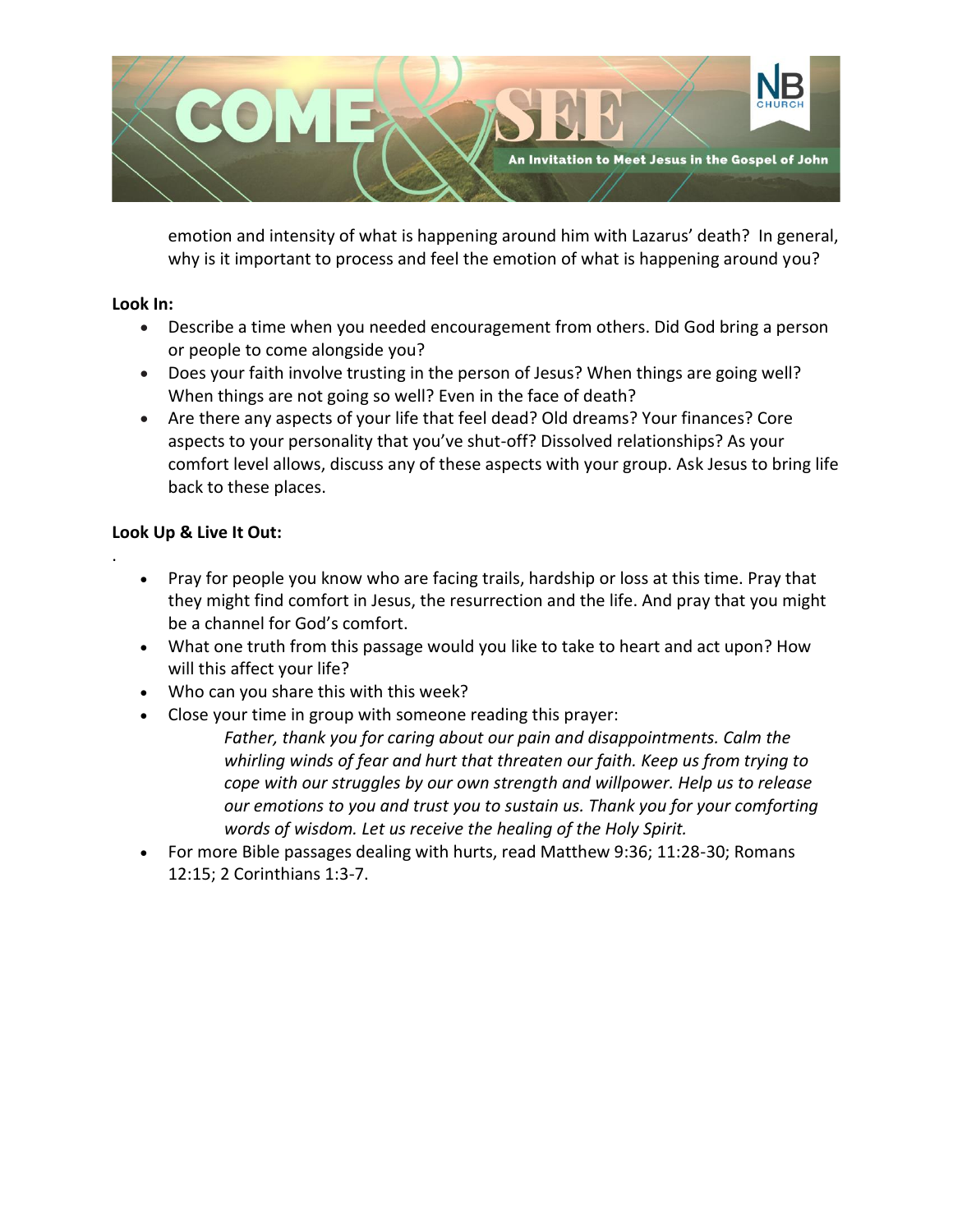

# **Session #5: The Vine & The Branches (John 15:1-16) Dig Deeper Group/Reflection Questions**

**Message Big Idea –** The key action in this passage is to "remain". It is translated in different ways: to stay, to abide, to live, to live in union. It might be better to say it this way: "If you stay at home in me and I stay at home in you, you will bear much fruit." Jesus is to be so much a part of our daily existence that He feels like home. We become like Jesus and do His great deeds not by trying harder or pumping up some kind of spiritual energy. We do all of this by simply staying at home with Him. Bearing fruit then just happens—because it's ultimately His fruit, not ours. To make this point even stronger, Jesus concludes this verse by stating the same truth in the negative: There is nothing you can do in terms of bearing fruit by yourself. Nothing. Zero. Zip. Let that sink in. It will change you!

## **Lean In:**

- Recap the high points of everyone's devotional readings the past week. What questions or points of interest jumped out to you? Give everyone an opportunity to share.
- Describe someone you consider to be a true friend? What do you do to maintain your friendship?

# **Look Down:**

- Read John 15:1-16
	- o What most captures your attention as you hear the story?
	- o What questions does it raise for you?
- When the vine is talked about in the Old Testament, who is that a reference to? Read Psalm 80:8-16 and Isaiah 5:1-7. Why did Jesus have to come if there was already a vine?
- It is interesting to note, that the branches are part of the vine, and that while branches are pruned, in some way the Vine is pruned too. How does Romans 8:17, Hebrews 2:17- 18 help us understand this better?

- What does a vinedresser (or gardener) do to care for and provide for the vineyard? If you are a gardener, how do you prepare your garden for planting/growing season?
- The word "remain" or "abide" occurs eleven times in John 15:1-17.
	- o What does it look like practically to remain (or abide) in Christ?
	- o Why is it sometimes hard to abide in Christ?
	- $\circ$  What in our culture pushes us away abiding in Christ?
- How can we be fruitful in God? Read 2 Peter 1:3-9. What can we learn from this passage about being fruitful?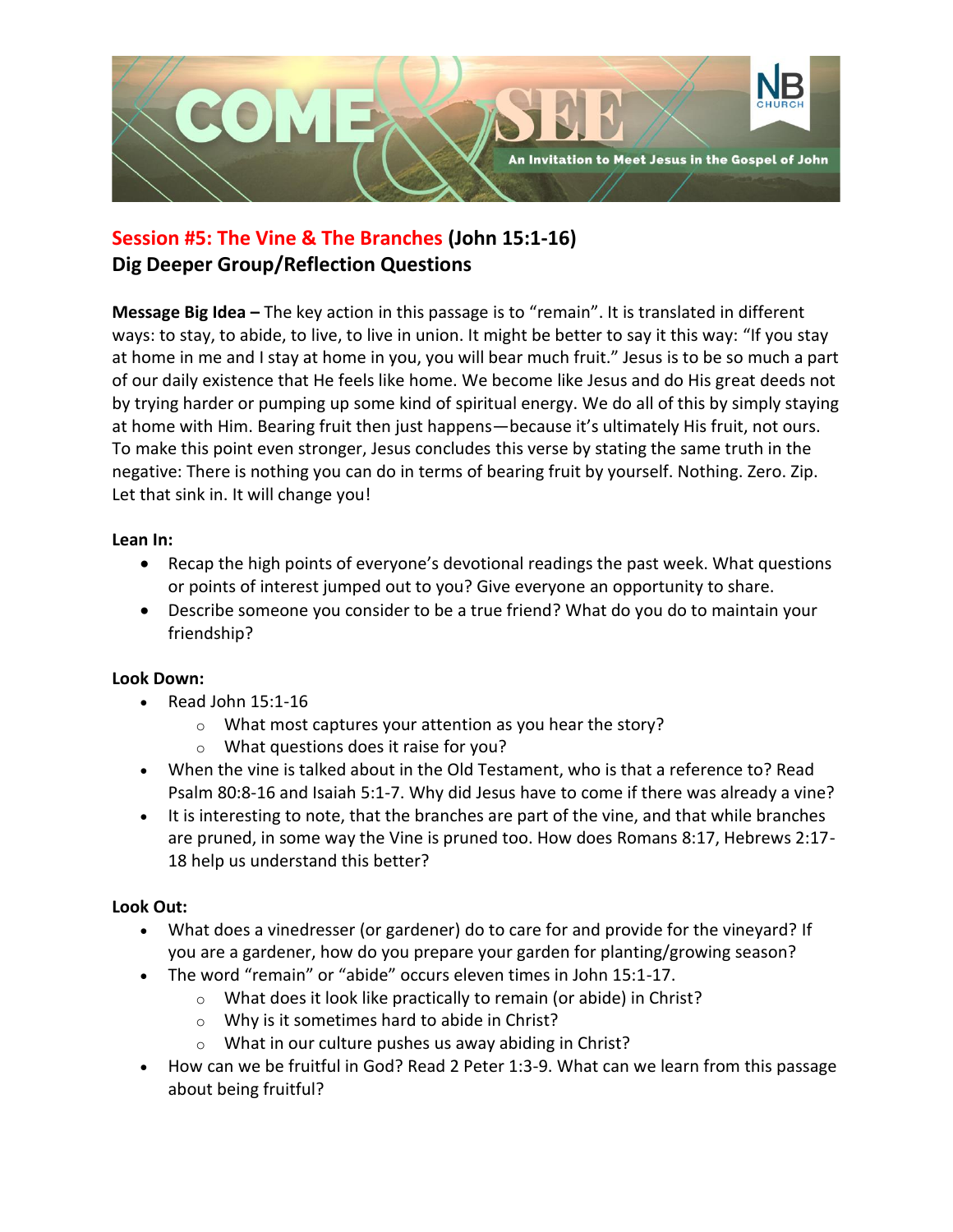

#### **Look In:**

. .

- What are some "false vines" you have attached yourself too at one time or another?
- What is the importance of understanding that God the Father prunes us?
	- o Describe a season of life where God has pruned you: What happened?
	- o What did you learn?
	- o What was the result?
- Are you being fruitful in Christ? How can you make space for grace in your life by focusing on "being" instead of "doing"? What sort of "fruit" would you imagine might come of that? (i.e. I would be more patient with my kids; I would learn to be content at work; etc)

## **Look Up & Live It Out:**

- What one truth from this passage would you like to take to heart and act upon? How will this affect your life?
- Who can you share this with this week?
- Read Galatians 5:22-23: Why is it so important to pray for these?
- Memorize John 15:4-5: *"Remain in me, and I will remain in you. For a branch cannot produce fruit if it is severed from the vine, and you cannot be fruitful unless you remain in me. "Yes, I am the vine; you are the branches. Those who remain in me, and I in them, will produce much fruit. For apart from me you can do nothing."*
- Close your time in prayer.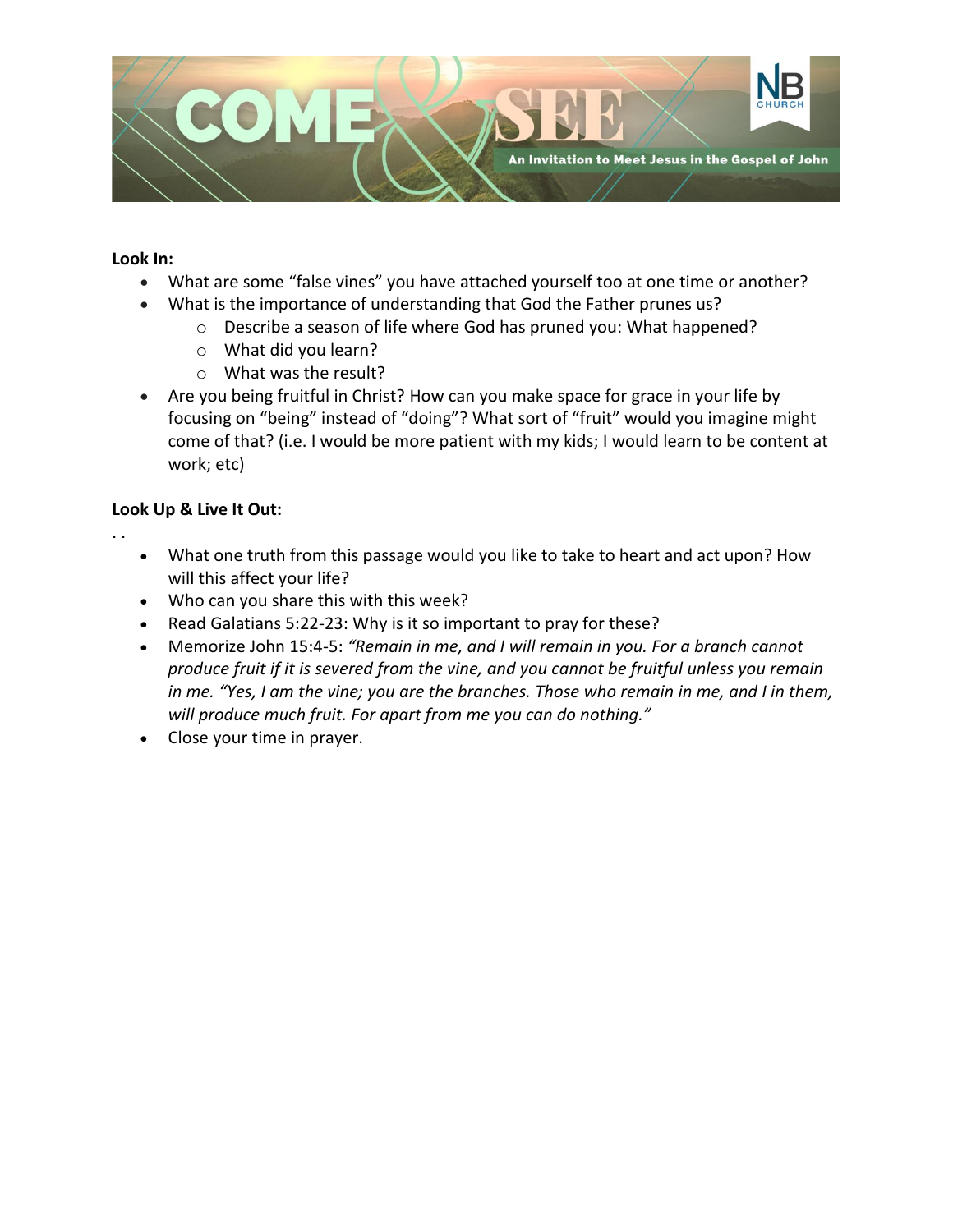

# **Session #6: Jesus Talks to a Demanding Skeptic (John 20:19-31) Dig Deeper Group/Reflection Questions**

**Message Big Idea –** Encounters matter. Encounters with Jesus matter even more! What happens when doubt wrestles belief? Does the heart need to convince the head, or does the head need to convince the heart? In the experience of Thomas, John shows how belief comes to maturity and how it changes the entire direction of an individual life. Thomas's declaration, "My Lord and my God", presents Christ as the risen Lord, victorious over sin, sorrow, doubt, and death. It also displays the faith that accepts not only the truth of what Jesus said but the actuality of who he is, The Son of God.

# **Lean In:**

- Recap the high points of everyone's devotional readings the past week. What questions or points of interest jumped out to you? Give everyone an opportunity to share.
- Believe it or Doubt it? Raise your hands and cast your vote for the following statements (the answers will be given by your leader):
	- o Penguins can smell toothpaste from several miles away?
	- o A violin contains about 70 pieces of wood?
	- $\circ$  The Irish like Thomas the Tank Engine so much that they have put faces on all of
	- o their trains?
	- o Japan has square watermelons because they stack better?
	- $\circ$  The elastic in your underwear will last twice as long if you freeze it after washing it?

# **Look Down:**

- Read John 20:19-31
	- o What most captures your attention as you hear the story?
	- o What questions does it raise for you?
- In verses 19, 21, and 26, why does Jesus say "Peace be with you" to the disciples?
- Tim Keller says "Doubt is a condition of the soul and the heart. It always masquerades as more intellectual than it really is." In verse 20, Jesus shows the disciples his hands and his side and 'they were (therefore) glad'. Why do you think Thomas wouldn't believe until he not only saw but touched the wounds (v. 25)?
- In the week between Jesus appearing to the disciples, and then to the disciples and Thomas, what feelings or emotions do you think Thomas experienced? Was it more than just doubt?
	- $\circ$  Why wasn't Thomas there with the other disciples on resurrection night (v24)?